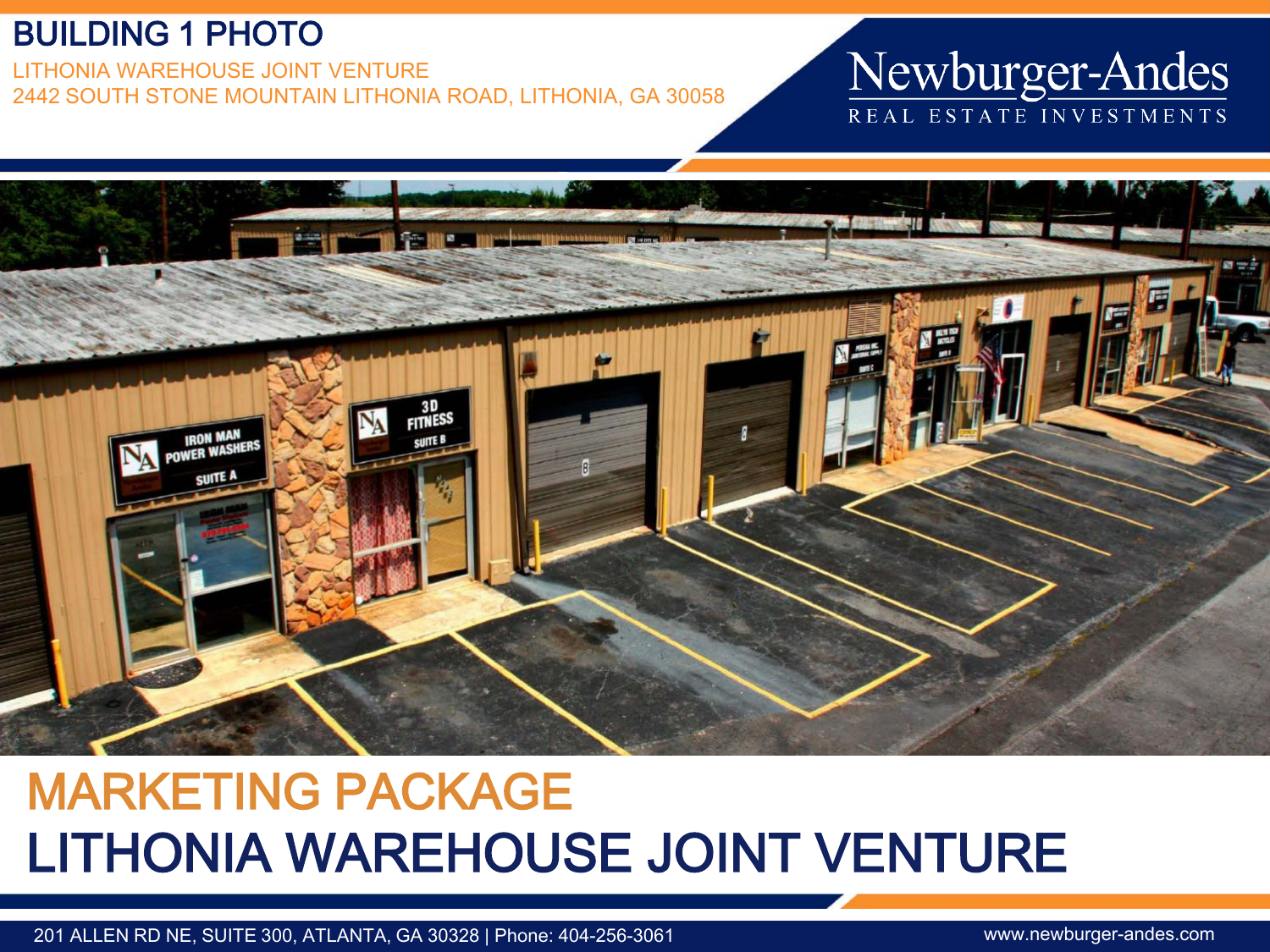#### BUILDING 2 PHOTO

LITHONIA WAREHOUSE JOINT VENTURE 2442 SOUTH STONE MOUNTAIN LITHONIA ROAD, LITHONIA, GA 30058

### Newburger-Andes REAL ESTATE INVESTMENTS



# MARKETING PACKAGE LITHONIA WAREHOUSE JOINT VENTURE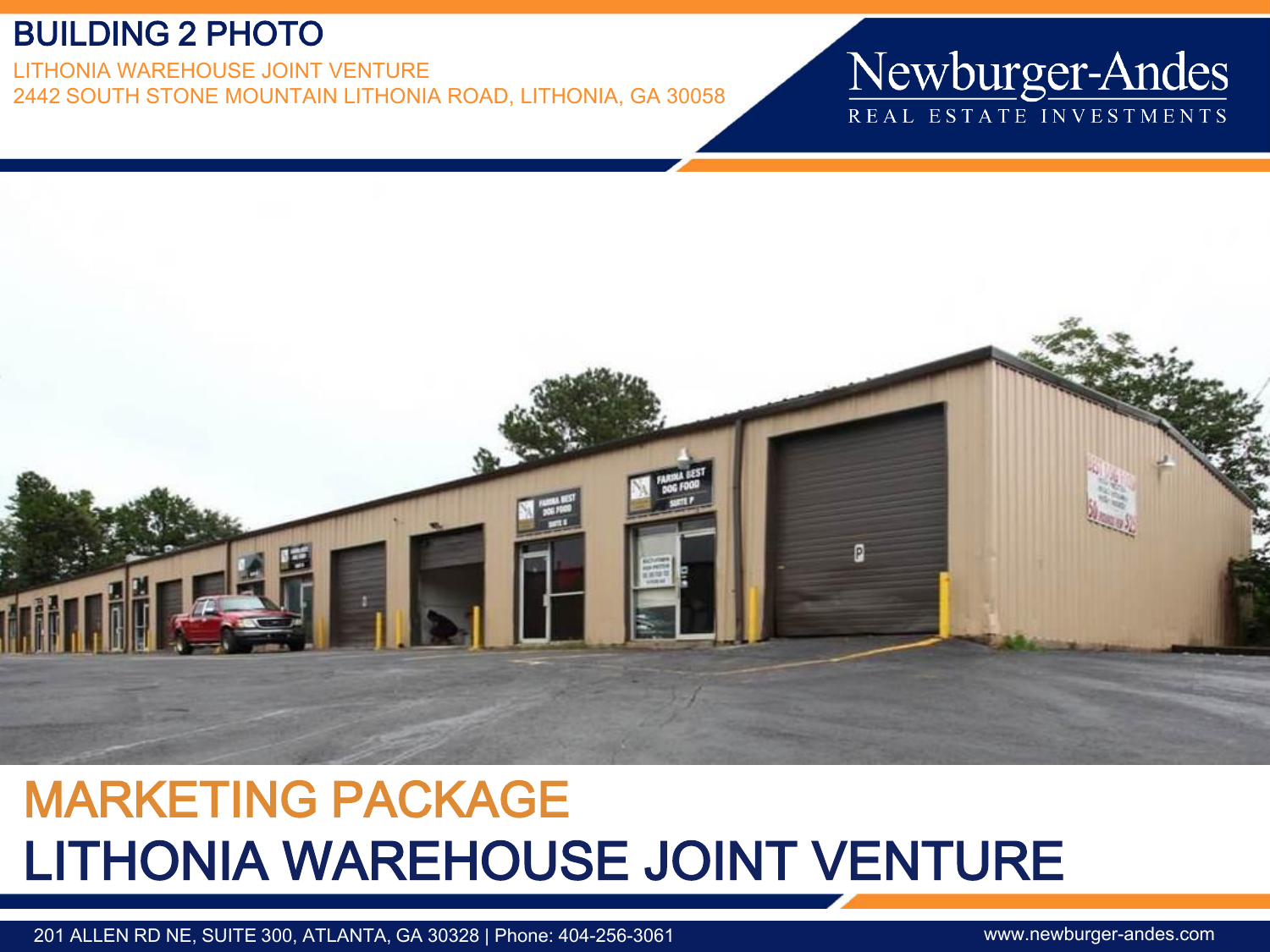#### AERIAL CLOSE UP

LITHONIA WAREHOUSE JOINT VENTURE 2442 SOUTH STONE MOUNTAIN LITHONIA ROAD, LITHONIA, GA 30058

# Newburger-Andes

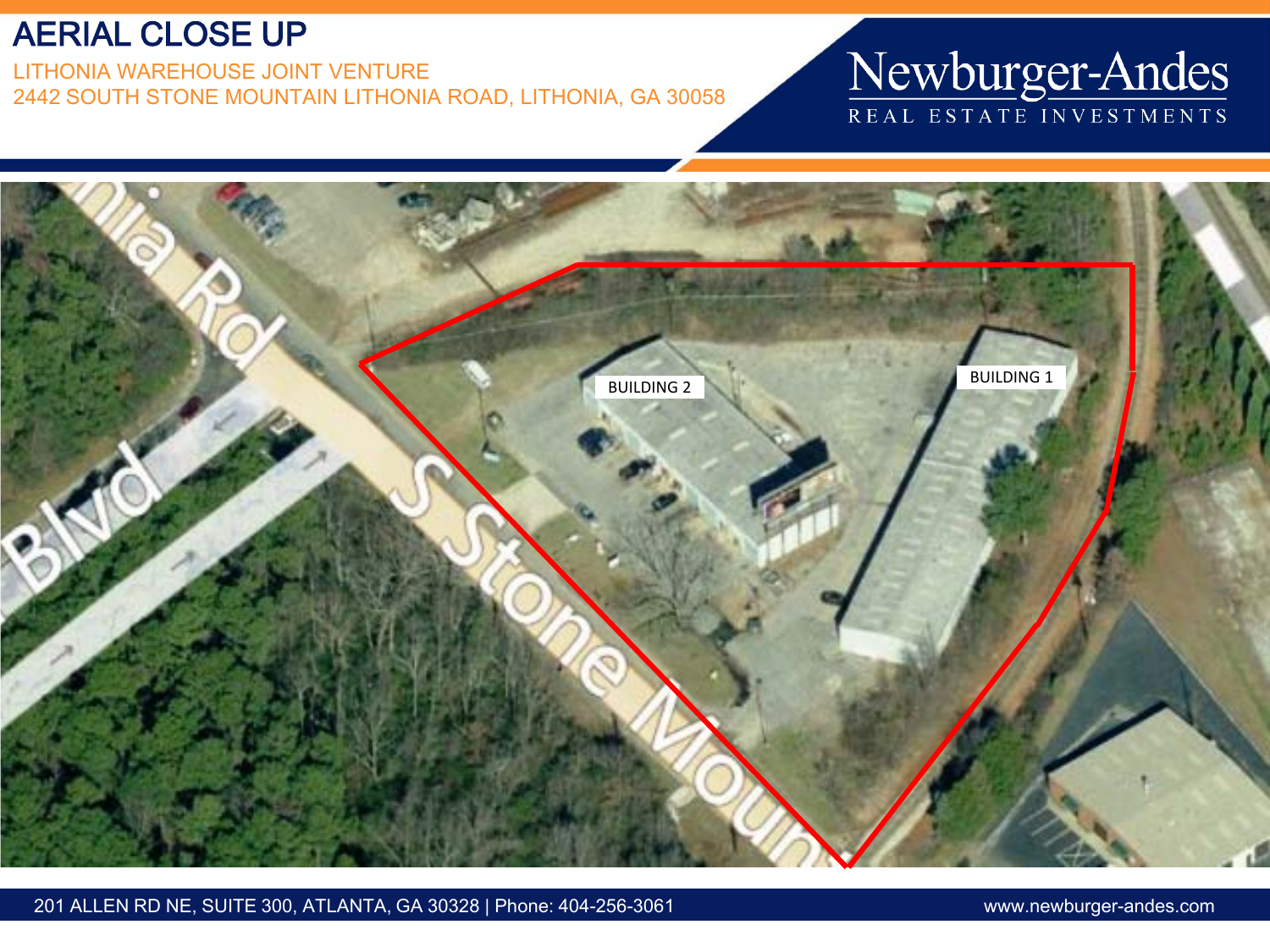#### AERIAL FAR AWAY

LITHONIA WAREHOUSE JOINT VENTURE 2442 SOUTH STONE MOUNTAIN LITHONIA ROAD, LITHONIA, GA 30058

## Newburger-Andes REAL ESTATE INVESTMENTS